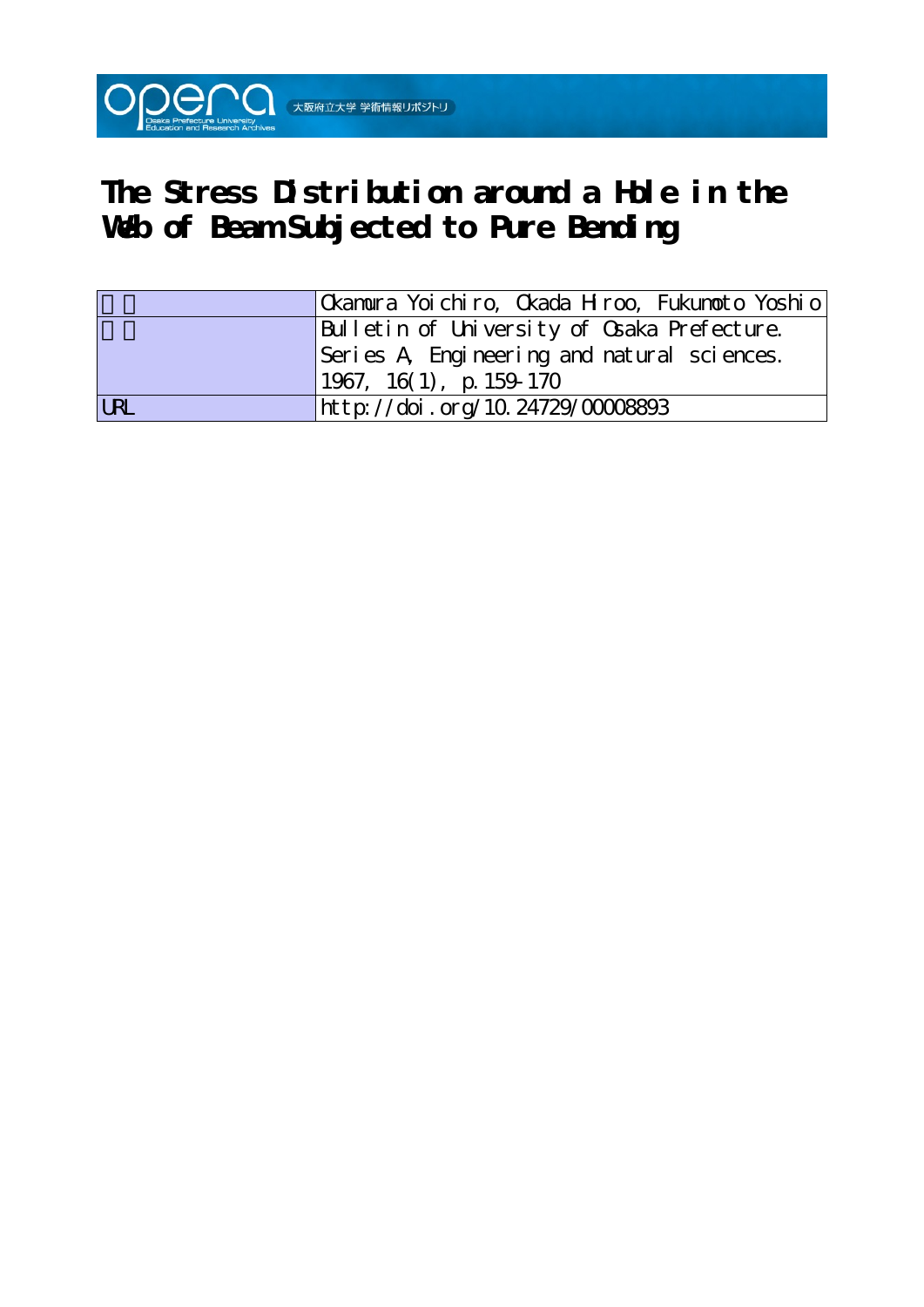## The Stress Distribution around a Hole in the Web of a Beam Subjected to Pure Bending

Yoichiro OKAMURA\*, Hiroo OKADA\* and Yoshio FUKUMOTO\*

 $\mathcal{L}_\text{G}$  and  $\mathcal{L}_\text{G}$  are the set of the set of the set of the set of the set of the set of the set of the set of the set of the set of the set of the set of the set of the set of the set of the set of the set o

(Received June 15, 1967)

The stress analysis of perforated beam with flanges subjected to pure bending is studied. The calculation is executed for three typical cases and results of numerical calculation are shown. Moreover, the theory is verified by experiments.

#### 1. Introduction

The holes in a loaded beam will affect the stress distribution in the beam, especially in the neighbourhood of the holes.

 While many studies on the stress distribution in a perforated strip have been executed, the effect of the flanges attached to both sides of the perforated strip on the stress distribution is not systematically evaluated.

 In general, the beams are simultaneously submitted to the action of tensile or compressive force, bending moment and shearing force. In such case, the stresses in the beam can be obtained by superposing the stresses produced by each of these loads. The solution of tension problem was already reported by the authors<sup>1</sup>).

In this paper the stress analysis of the perforated beam under pure bending is studied, by using the same method as in the tension problem and the effect of flange of the beam on the stress distribution are clarified. Moreover, the theoretical results are compared with the experimental.

 It may be added that when hole is small the maximum stress in the beam under pure bending occurs at the extreme fiber. And the maximum value of the stress in this case is inferred to be equal to the value of nominal bending stress at the extreme fiber in the minimum section, from the published data<sup>2</sup> regarding the perforated strip with no flange. Therefore numerical calculation here is mainly executed for the stresses around the hole.

#### 2. Theory

 We consider the perforated strip which has one circular hole mid-way between the edges and is stiffened symmetrica!ly with the flanges along both edges. (Fig. 1) The width and the thickness of the perforated strip and of the flange are 2,  $t_w$  and  $2b$ ,  $t_f$ , respectively;

\* Department of Naval Architecture, Co]lege of Engineering.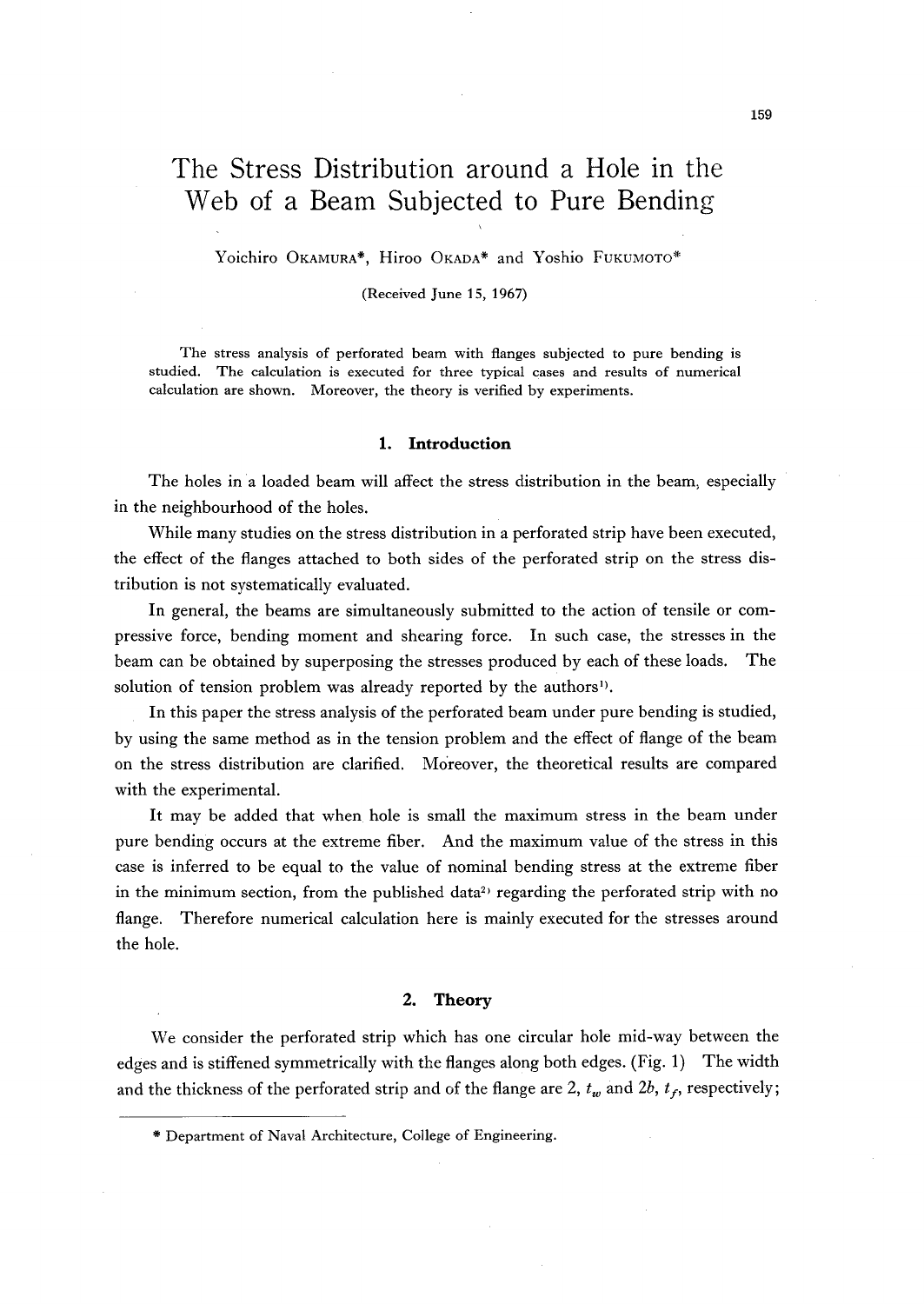the radius of the circular hole is  $\lambda$ . This perforated strip with the flanges is submitted to the action of the pure bending moment which produces the bending stress  $T$  at the junction of the perforated strip and the flanges at infinity. Both the perforated strip and



the flanges are regarded as thin plates and the normal stresses perpendicular to the plane of the flange are ignored.

## 2-1. Stress Function of the Perforated Strip (Successive Approximation)

As shown in Fig. 1, Cartesian co-ordinates  $(x, y, z)$  and polar co-ordinates ( $\rho$ ,  $\theta$ ) will be used. It will be convenient to take the initial line along the  $y$ -axis and the positive direction of  $\theta$  clockwise.

Denoting the stress function  $x$ ,  $x$  must satisfy the equation

$$
\frac{\partial^4 \chi}{\partial x^4} + 2 \frac{\partial^4 \chi}{\partial x^2 \partial y^2} + \frac{\partial^4 \chi}{\partial y^4} = 0 \tag{1}
$$

and the following condition  $(a)$ ,  $(b)$  and  $(c)$ :

(a) At infinity  $x = \pm \infty$ ,

$$
\sigma_{\pmb{x}}=\frac{\partial^2 \pmb{\chi}}{\partial \pmb{y^2}}=\emph{T}\pmb{y}\;,\quad \sigma_{\pmb{y}}=\frac{\partial^2 \pmb{\chi}}{\partial x^2}=0\;,\quad \tau_{\pmb{\cdot}\pmb{v}\pmb{y}}=-\frac{\partial^2 \pmb{\chi}}{\partial x \partial y}=0
$$

(b) On the straight edges  $y = \pm 1$ ,

$$
\sigma_{y} = 0 \qquad \text{and} \qquad \varepsilon_{x} = \bar{\varepsilon}_{x}
$$

where  $\varepsilon_x$  is the normal strain in the x-direction and  $\bar{\varepsilon}_x$  is the normal strain occuring in the flange at the line of connection between the flanges and the perforated strip.

(c) On the edge of the hole  $\rho = \lambda$ ,

$$
\sigma_{\rho}=\frac{1}{\rho^2}\frac{\partial^2\chi}{\partial\theta^2}{+}\frac{1}{\rho}\frac{\partial\chi}{\partial\rho}=0\ ,\quad \tau_{\rho\theta}=-\frac{\partial}{\partial\rho}\Big(\frac{1}{\rho}\frac{\partial\chi}{\partial\theta}\Big)=0
$$

We write

$$
x = x'_0 + x_0 + x_1 + x_2 + \dots + x_{2r} + x_{2r+1} + x_{2r+2} + \dots \tag{2}
$$

where each term of the series satisfies the equation (1) separately, and has, in addition,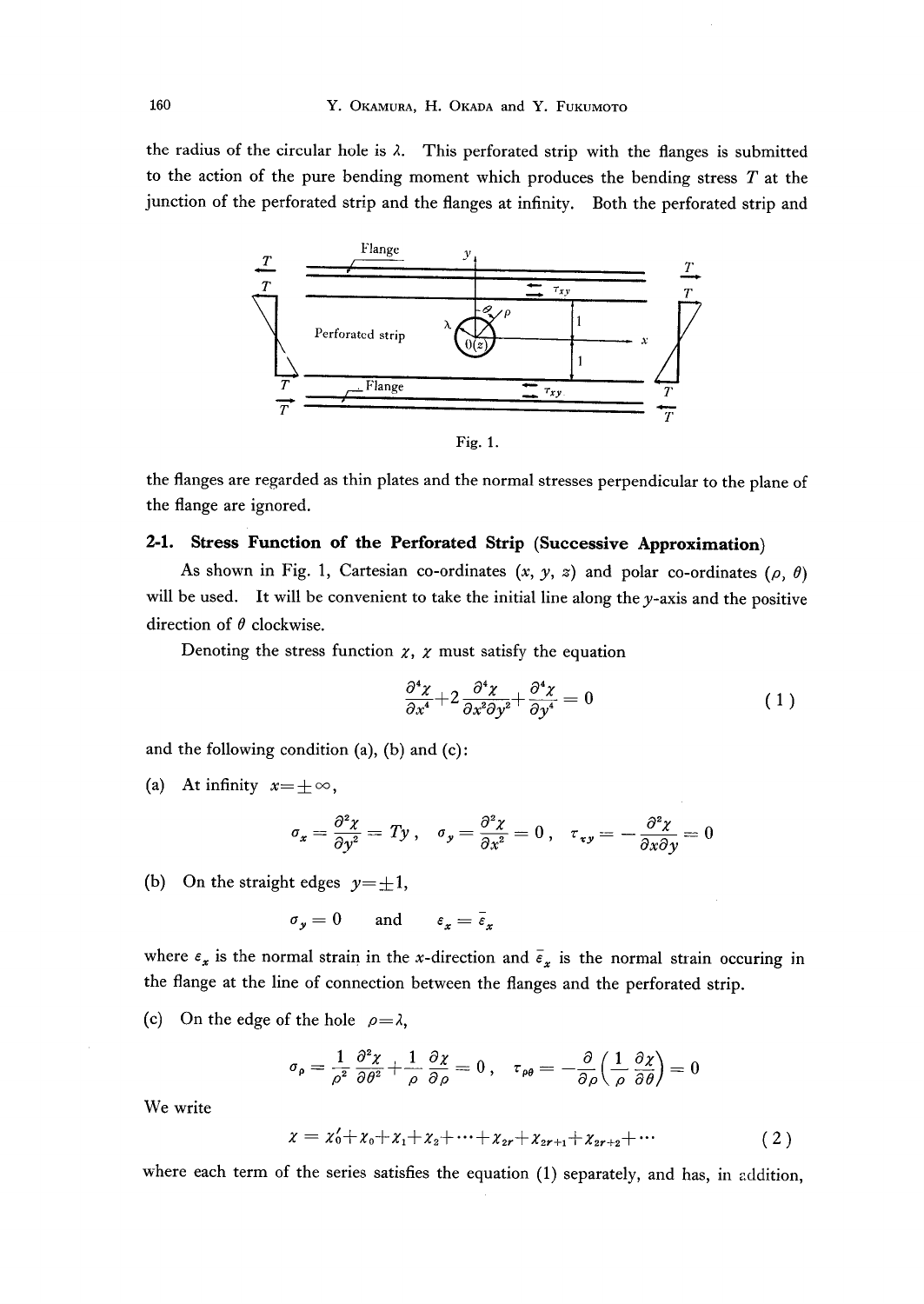following properties:

 $\chi'_0$  gives the stresses at infinity.  $\chi'_0 + \chi_0$  satisfies the condition on the edge of the hole and at infinity, but not on the straight edges, i.e., it is the solution for an infinite plate with a hole.  $\chi_1$  cancels the stresses due to  $\chi_0$  on the edges  $y = \pm 1$  and satisfies the condition of the continuity of the normal strain to the flanges on the edges  $y=\pm 1$ , but introduces stresses on the edge of the hole.  $x_2$  cancels these, but again does not satisfy the boundary conditions on the straight edges. More generally,  $\chi_{2r} + \chi_{2r+1}$ satisfies the boundary conditions on  $y = \pm 1$ , while  $\chi_{2r+1} + \chi_{2r+2}$  gives zero stresses over  $\rho = \lambda$ .

Now we derive equations from which  $\chi_{2r+1}$  and  $\chi_{2r+2}$  may be calculated. The value of  $\chi_{2r}$  will be assumed to be given in the form

$$
\chi_{2r} = \sum_{n=0}^{\infty} \left\{ \frac{D_{2n+1}^{(r)}}{\rho^{2n+1}} + \frac{E_{2n+1}^{(r)}}{\rho^{2n-1}} \right\} \cos(2n+1)\theta \tag{3}
$$

where  $D_{2n+1}^{(r)}$  and  $E_{2n+1}^{(r)}$  are coefficients, to be determined later. The stresses due to  $\chi_{2r}$ are given as follows

$$
\sigma_{\rho} = \frac{1}{\rho} \frac{\partial \chi_{2r}}{\partial \rho} + \frac{1}{\rho^2} \frac{\partial^2 \chi_{2r}}{\partial \theta^2}
$$
  
=  $-2 \sum_{n=0}^{\infty} \left\{ \frac{(n+1)(2n+1)D_{2n+1}^{(r)}}{\rho^{2n+3}} + \frac{n(2n+3)E_{2n+1}^{(r)}}{\rho^{2n+1}} \right\} \cos(2n+1)\theta$  (4)

$$
\tau_{\rho\theta} = -\frac{\partial}{\partial \rho} \left( \frac{1}{\rho} \frac{\partial \chi_{2r}}{\partial \theta} \right)
$$
  
=  $-2 \sum_{n=0}^{\infty} \left\{ \frac{(n+1)(2n+1)D_{2n+1}^{(r)}}{\rho^{2n+3}} + \frac{n(2n+1)E_{2n+1}^{(r)}}{\rho^{2n+1}} \right\} \sin{(2n+1)\theta}$  (5)

$$
\sigma_{\theta} = \frac{\partial^2 \chi_{2r}}{\partial \rho^2}
$$
\n
$$
= 2 \sum_{n=0}^{\infty} \left\{ \frac{(n+1)(2n+1)D_{2n+1}^{(r)}}{\rho^{2n+3}} + \frac{n(2n-1)E_{2n+1}^{(r)}}{\rho^{2n+1}} \right\} \cos(2n+1)\theta \tag{6}
$$

The stresses relative to the Cartesian axes are given by the equations.

$$
\sigma_x = 2 \sum_{n=0}^{\infty} \left[ \frac{(n+1)\{(2n+1)D_{2n+1}^{(r)} - 2E_{2n+3}^{(r)}\}}{\rho^{2n+3}} + \frac{n(2n+1)E_{2n+1}^{(r)}}{\rho^{2n+1}} \right] \cos (2n+3)\theta \qquad (7)
$$

$$
\sigma_y = -2\sum_{n=0}^{\infty} \left[ \frac{(n+1)\{(2n+1)D_{2n+1}^{(r)} + 2E_{2n+3}^{(r)}\}}{\rho^{2n+3}} + \frac{n(2n+1)E_{2n+1}^{(r)}}{\rho^{2n+1}} \right] \cos{(2n+3)\theta} \quad (8)
$$

$$
\tau_{xy} = -2 \sum_{n=0}^{\infty} \left[ \frac{(n+1)(2n+1)D_{2n+1}^{(r)}}{\rho^{2n+3}} + \frac{n(2n+1)E_{2n+1}^{(r)}}{\rho^{2n+1}} \right] \sin (2n+3)\theta \tag{9}
$$

We have now to construct  $\chi_{2r+1}$  so that it produces on the edges of the strip, the stresses cancelling the value of  $\sigma$ , in (8), and making the value of shearing stress to be  $-\overline{\psi}(x)$  after addition of the value of  $\tau_{xy}$  in (9), where  $-\overline{\psi}(x)$  is to be determined from the condition of the continuity of the normal strain.

Let  $\chi_{2r+1}$  be the biharmonic function which is resolved as follows: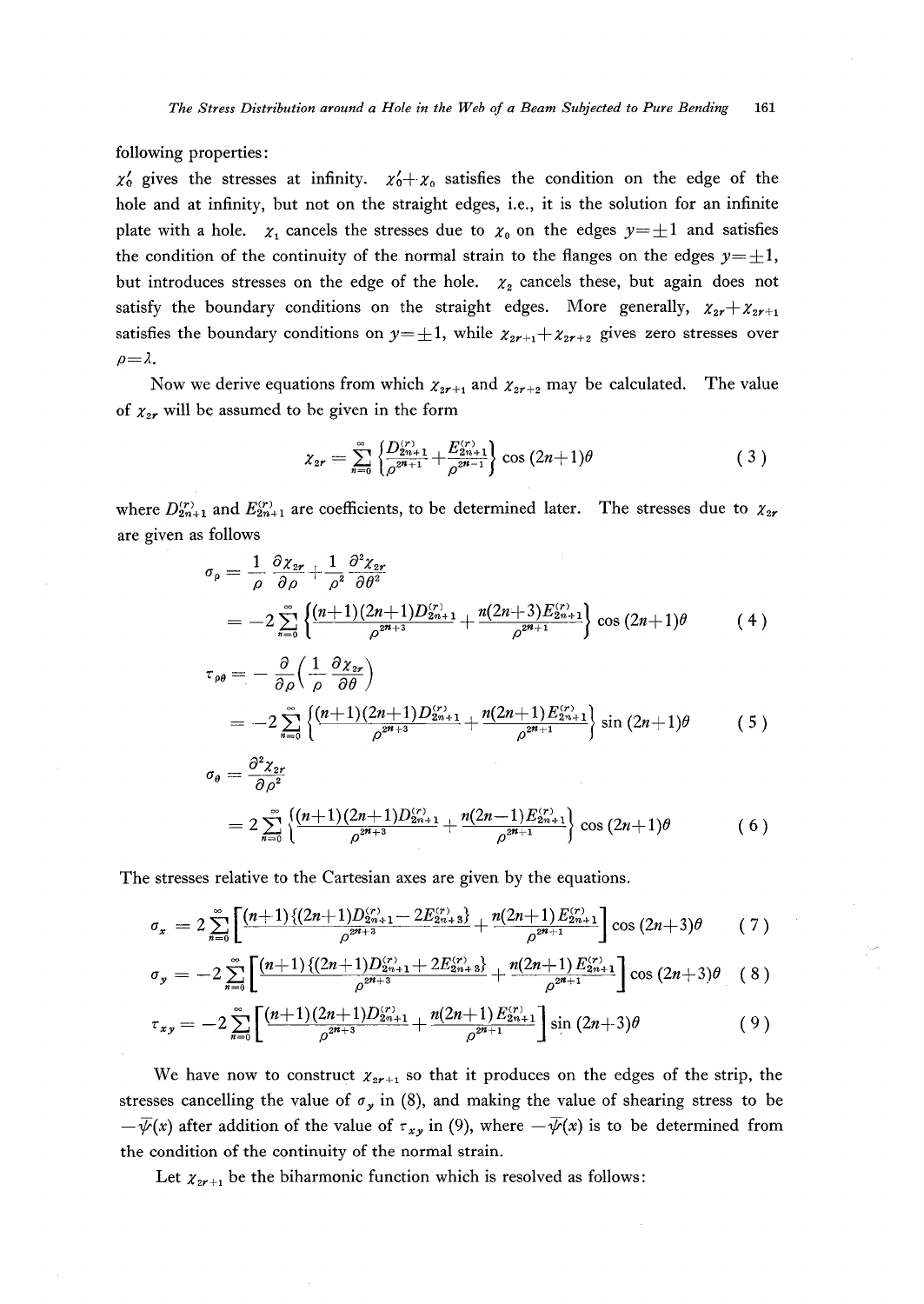$$
\chi_{2r+1} = \chi' + \chi''
$$
\n
$$
\chi' = \frac{4}{\pi} \int_0^\infty \frac{uycC - (c+us)S}{u^2 \Sigma'} \cos uxdu \int_0^\infty \phi(w) \cos uvdw
$$
\n
$$
\chi'' = \frac{4}{\pi} \int_0^\infty \frac{ysC - cS}{u \Sigma'} \cos uxdu \int_0^\infty [\psi(w) - \overline{\psi}(w)] \sin uvdw
$$
\n(10)

where

$$
s = \sinh u, \quad S = \sinh uy, \quad c = \cosh u, \quad C = \cosh uy, \quad \Sigma' = \sinh 2u - 2u \quad (11)
$$

$$
\phi(x) = 2 \sum_{n=0}^{\infty} \left[ \frac{(n+1)\{(2n+1)D_{2n+1}^{(r)} + 2E_{2n+3}^{(r)}\}}{(1+x^2)^{(2n+3)/2}} + \frac{n(2n+1)E_{2n+1}^{(r)}}{(1+x^2)^{(2n+1)/2}} \right] \cos(2n+3)\theta
$$
\n
$$
\psi(x) = 2 \sum_{n=0}^{\infty} \left[ \frac{(n+1)(2n+1)D_{2n+1}^{(r)}}{(1+x^2)^{(2n+3)/2}} + \frac{n(2n+1)E_{2n+1}^{(r)}}{(1+x^2)^{(2n+1)/2}} \right] \sin(2n+3)\theta
$$
\n
$$
\overline{\psi}(x) = \text{unknown function}, \qquad \theta = \tan^{-1}x.
$$
\n(12)

In order to determine the value of  $\overline{\psi}(x)$ , it is necessary to evaluate the strain at the line of connection with flange. By considering the condtion,  $\sigma_y = 0$  on  $y = 1$ , the unit elongation in the  $x$ -direction is written by

$$
(\varepsilon_x)_{y=1} = \frac{1}{E} (\sigma_x)_{y=1} = \frac{1}{E} \Big( \frac{\partial^2 \chi_{2r}}{\partial y^2} + \frac{\partial^2 \chi'}{\partial y^2} + \frac{\partial^2 \chi''}{\partial y^2} \Big)_{y=1}
$$
  
=  $\frac{2}{\pi E} \int_0^\infty \Big[ 2 \frac{s c + u}{\Sigma'} \int_0^\infty \phi(w) \cos uv dw + \frac{4s^2}{\Sigma'} \int_0^\infty {\psi(w)} - \overline{\psi(w)} \sin uv dw + \int_0^\infty \overline{\phi(w)} \cos uv dw \Big] \cos ux du$  (13)

where  $E = \text{Young's modulus}$ 

$$
\overline{\phi}(x) = 2 \sum_{n=0}^{\infty} \left[ \frac{(n+1)\{(2n+1)D_{2n+1}^{(r)} - 2E_{2n+3}^{(r)}\}}{(1+x^2)^{(2n+3)/2}} + \frac{n(2n+1)E_{2n+1}^{(r)}}{(1+x^2)^{(2n+1)/2}} \right] \cos(2n+3)\theta
$$
 (14)

On the other hand, the unit elongation of the flange on the line of connection,  $\tilde{\epsilon}_x$  is given by the equation in such a form as

$$
\bar{\varepsilon}_x = \frac{2t_w}{\pi E t_f} \int_0^\infty g(u) \cos ux du \int_0^\infty \overline{\psi}(w) \sin ux du \tag{15}
$$

where  $g(u)$  is a function of  $u$  only and depends on the boundary conditions in the flanges.

The value of  $g(u)$  is given at 2-3 for typical cases.

Equating (13) to (15),  $\overline{\psi}(x)$  is given in the form

$$
\int_0^\infty \overline{\psi}(w) \sin uv \, dw = \frac{1}{e^{2u}R} \left[ 2(sc+u) \int_0^\infty \phi(w) \cos uv \, dw + 4s^2 \int_0^\infty \psi(w) \sin uv \, dw + \Sigma' \int_0^\infty \overline{\phi}(w) \cos uv \, dw \right]
$$
\n(16)

where

 $\bar{\bar{z}}$ 

$$
R=e^{-2u}\bigg[t_w\overline{g(u)}\Sigma'+4s^2\bigg]
$$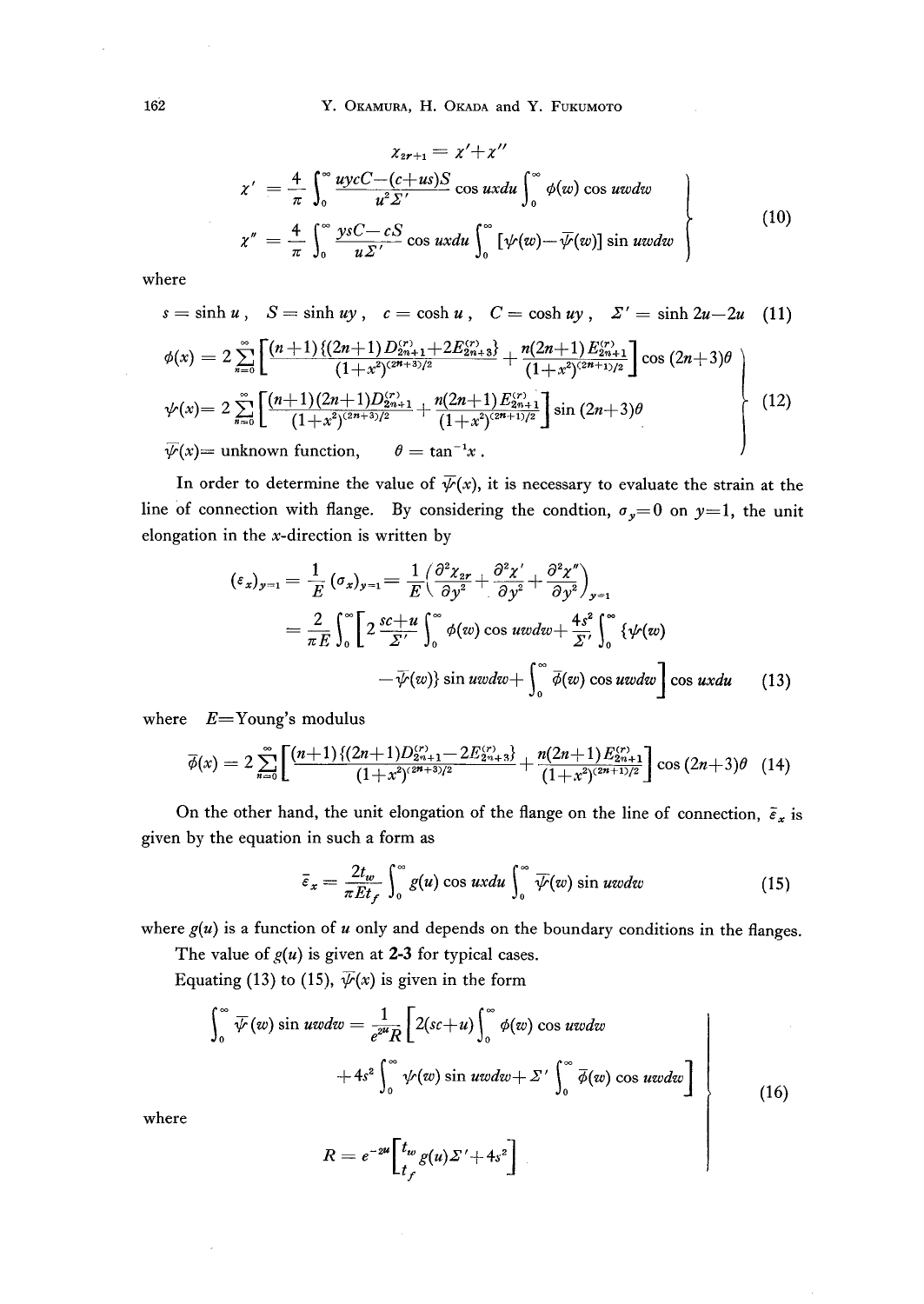Substituting  $(16)$  into  $(10)$ , and considering

$$
\int_0^\infty \frac{\cos(2n+3)\theta \cos uw}{(1+w^2)^{(2n+3)/2}} dw = \int_0^\infty \frac{\sin(2n+3)\theta \sin uw}{(1+w^2)^{(2n+3)/2}} dw = \frac{\pi e^{-u} u^{2n+2}}{2(2n+2)!}
$$
  

$$
\int_0^\infty \frac{\cos(2n+3)\theta \cos uw}{(1+w^2)^{(2n+1)/2}} dw = \int_0^\infty \frac{\sin(2n+3)\theta \sin uw}{(1+w^2)^{(2n+1)/2}} dw = \frac{\pi e^{-u} u^{2n} (2u-2n-1)}{2(2n+1)!}
$$
  

$$
yC \cos ux = \frac{1}{2} \left[ \rho \cos \theta + \sum_{n=0}^\infty \left\{ \frac{u^{2n} \rho^{2n+1}}{(2n)!} + \frac{u^{2n+2} \rho^{2n+3}}{(2n+2)!} \right\} \cos(2n+1)\theta \right]
$$
  

$$
S \cos ux = \sum_{n=0}^\infty \frac{(u\rho)^{2n+1}}{(2n+1)!} \cos(2n+1)\theta
$$

we may now express  $\chi_{2r+1}$  in the form

$$
\chi_{2r+1} = \sum_{n=0}^{\infty} \left[ L_{2n+1}^{(r)} + M_{2n+1}^{(r)} \rho^2 \right] \rho^{2n+1} \cos (2n+1) \theta \qquad (17)^*
$$
\n
$$
L_{2n+1}^{(r)} = \sum_{p=0}^{\infty} \left\{ 2^{n+1} \kappa_{2p+1} D_{2p+1}^{(r)} + 2^{n+1} \mu_{2p+1} E_{2p+1}^{(r)} \right\} \qquad n \ge 1
$$

$$
M_{2n+1}^{(r)} = \sum_{p=0}^{\infty} \left\{ {}^{2n+1} \nu_{2p+1} D_{2p+1}^{(r)} + {}^{2n+1} \omega_{2p+1} E_{2p+1}^{(r)} \right\} \qquad n \ge 0 \qquad (18)
$$

where

$$
z^{2n+1}\kappa_{2p+1} = \frac{1}{(2n+1)!(2p)!} [2nI'_{2n+2p+1} - 2I'_{2n+2p+2} - J'_{2n+2p+1} -(2n+1)K'_{2n+2p+1} + 2H'_{2n+2p+2}] -(2n+1)K'_{2n+2p+1} + 2H'_{2n+2p+2}] z^{2n+1}\mu_{2p+1} = \frac{1}{(2n+1)!(2p-1)!} [4(n+p)I'_{2n+2p} - 4I'_{2n+2p+1} - (4np+1)I'_{2n+2p-1} +(2p+1)(2n+1)K'_{2n+2p-1} - 2(2n+2p+2)H'_{2n+2p} +(4F'_{2n+2p+1}] z^{2n+1}\nu_{2p+1} = \frac{1}{(2n+2)!(2p)!} [I'_{2n+2p+3} - K'_{2n+2p+3}]
$$
  

$$
z^{2n+1}\omega_{2p+1} = \frac{1}{(2n+2)!(2p-1)!} [2I'_{2n+2p+2} - 2pI'_{2n+2p+1} + J'_{2n+2p+1} + (2p+1)K'_{2n+2p+1} - 2H'_{2n+2p+2}]
$$
(19)

$$
I'_{s} = \int_{0}^{\infty} \frac{u^{s}}{\Sigma'} du, \qquad J'_{s} = \int_{0}^{\infty} \frac{u^{s}}{\Sigma'} e^{-2u} du
$$
  

$$
F'_{s} = \int_{0}^{\infty} \frac{(1 + e^{-2u})^{2}}{R\Sigma'} u^{s} du, \quad H'_{s} = \int_{0}^{\infty} \frac{(1 - e^{-4u})}{R\Sigma'} u^{s} du, \quad K'_{s} = \int_{0}^{\infty} \frac{(1 - e^{-2u})^{2}}{R\Sigma'} u^{s} du
$$
 (20)

 $F'_s$ ,  $H'_s$  and  $K'_s$  represent the effects of the flange and vanish when the perforated strip has no flange.

The coefficients in  $\chi_{2r+1}$  are thus determined in terms of those of  $\chi_{2r}$ . To com-

<sup>\*</sup> As the term containing  $L_1^{(r)}$  is without effect on the stresses, it is trivial and will be supposed omitted.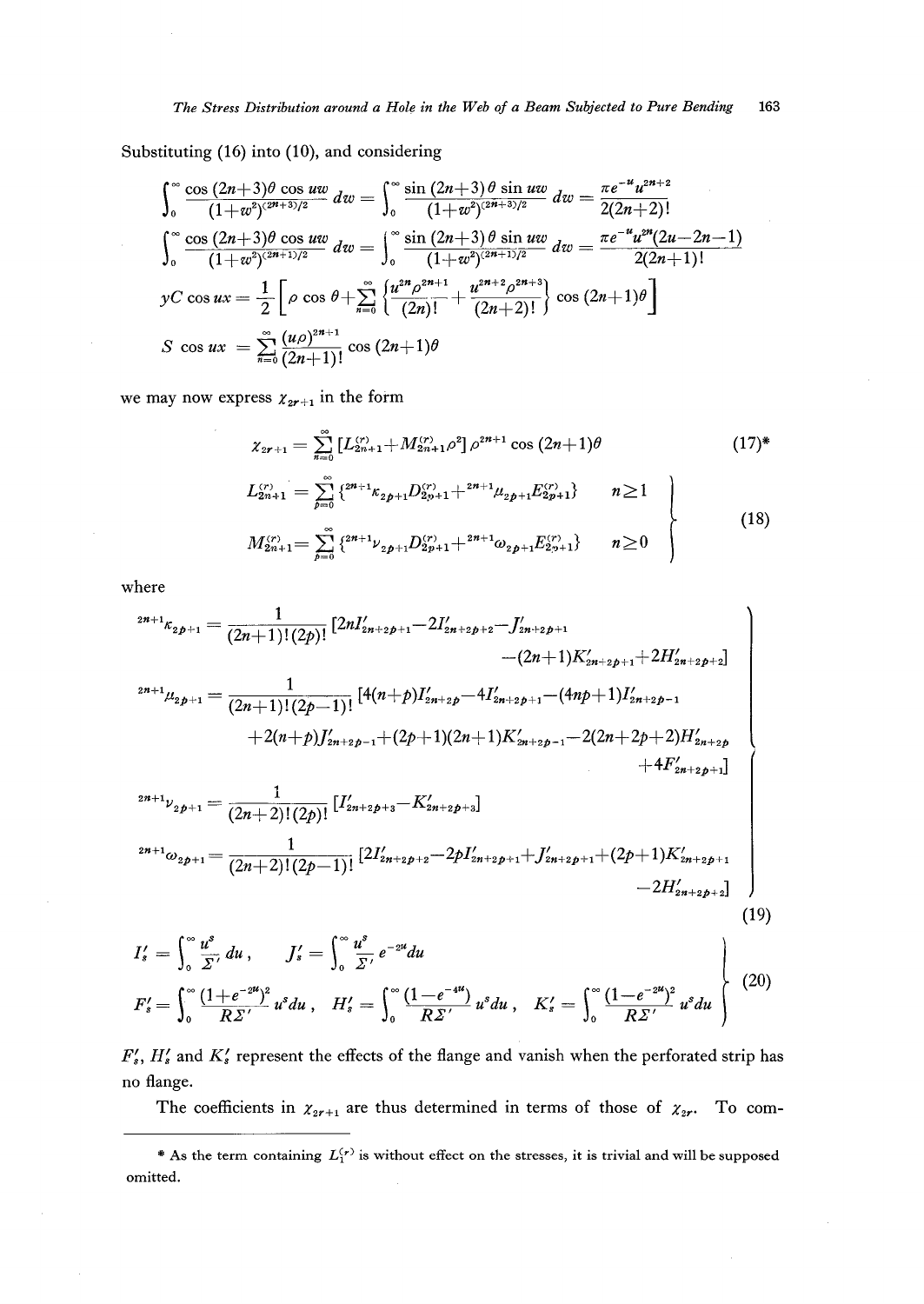plete the cycle, we have now to determine the coefficients in  $\chi_{2r+2}$  in terms of those of  $\chi_{2r+1}$ . The stresses due to  $\chi_{2r+1}$  are given immediately by the differentiation of (17) as

$$
\sigma_{\rho} = -2 \sum_{n=0}^{\infty} \left[ n(2n+1)L_{2n+1}^{(r)} + (n+1)(2n-1)M_{2n+1}^{(r)} \rho^2 \right] \rho^{2n-1} \cos (2n+1) \theta
$$
\n
$$
\tau_{\rho\theta} = 2 \sum_{n=0}^{\infty} \left[ n(2n+1)L_{2n+1}^{(r)} + (n+1)(2n+1)M_{2n+1}^{(r)} \rho^2 \right] \rho^{2n-1} \sin (2n+1) \theta
$$
\n
$$
\sigma_{\theta} = 2 \sum_{n=0}^{\infty} \left[ n(2n+1)L_{2n+1}^{(r)} + (n+1)(2n+3)M_{2n+1}^{(r)} \rho^2 \right] \rho^{2n-1} \cos (2n+1) \theta
$$
\n(21)

 The first two of these must be cancelled at the edge of the hole by the stresses due to  $\chi_{2r+2}$ . If we express  $\chi_{2r+2}$  in such a form as  $\chi_{2r}$ ;

$$
\chi_{2r+2} = \sum_{n=0}^{\infty} \left\{ \frac{D_{2n+1}^{(r+1)}}{\rho^{2n+1}} + \frac{E_{2n+1}^{(r+1)}}{\rho^{2n-1}} \right\} \cos(2n+1)\theta \tag{22}
$$

the corresponding stresses will be given by the equations (4) and (5), replacing the sufix (r) in the coefficients by  $(r+1)$ . Putting  $\rho = \lambda$  and equating the coefficients the negative of those in  $(21)$ , we obtain the following equations:

$$
D_{2n+1}^{(r+1)} = \left[2nL_{2n+1}^{(r)} + (2n+1)M_{2n+1}^{(r)}\lambda^2\right]\lambda^{4n+2}
$$
  

$$
E_{2n+1}^{(r+1)} = -\left[(2n+1)L_{2n+1}^{(r)} + 2(n+1)M_{2n+1}^{(r)}\lambda^2\right]\lambda^{4n}
$$
 (23)

Substituting (18) into (23),

$$
D_{2n+1}^{(r+1)} = \sum_{p=0}^{\infty} \{ {}^{2n+1}S_{2p+1}D_{2p+1}^{(r)} + {}^{2n+1}t_{2p+1}E_{2p+1}^{(r)} \}
$$
  
\n
$$
E_{2n+1}^{(r+1)} = \sum_{p=0}^{\infty} \{ {}^{2n+1}u_{2p+1}D_{2p+1}^{(r)} + {}^{2n+1}v_{2p+1}E_{2p+1}^{(r)} \}
$$
  
\n
$$
{}^{2n+1}S_{2p+1} = \lambda^{4n+2} \{ 2n^{2n+1} \kappa_{2p+1} + (2n+1)\lambda^{22n+1} \nu_{2p+1} \}
$$
  
\n
$$
{}^{2n+1}t_{2p+1} = \lambda^{4n+2} \{ 2n^{2n+1} \mu_{2p+1} + (2n+1)\lambda^{22n+1} \omega_{2p+1} \}
$$
  
\n
$$
{}^{2n+1}u_{2p+1} = -\lambda^{4n} \{ (2n+1)^{2n+1} \kappa_{2p+1} + 2(n+1)\lambda^{22n+1} \nu_{2p+1} \}
$$
  
\n
$$
{}^{2n+1}v_{2p+1} = -\lambda^{4n} \{ (2n+1)^{2n+1} \mu_{2p+1} + 2(n+1)\lambda^{22n+1} \omega_{2p+1} \}
$$
  
\n(24)

By using (24), the coefficients in  $\chi_{2r+2}$  are determined in terms of those of  $\chi_{2r}$ .

#### 2-2 Determination of the Stresses

 To determine the stress function of the perfbrated strip under pure bending, we start with the stress function  $\chi'_0$ , of the unperforated strip under pure bending.

$$
\chi_0' = \frac{T}{24} \rho^3 (\cos 3\theta + 3 \cos \theta) \tag{25}
$$

satisfies the definition. And the stress function  $x_0$ , which produces on the edge of the hole stresses cancelling the values of  $\sigma_{\rho}$  and  $\tau_{\rho\theta}$  due to  $\chi'_{0}$ , are obtained by replacing the coefficients in (3) by the following values: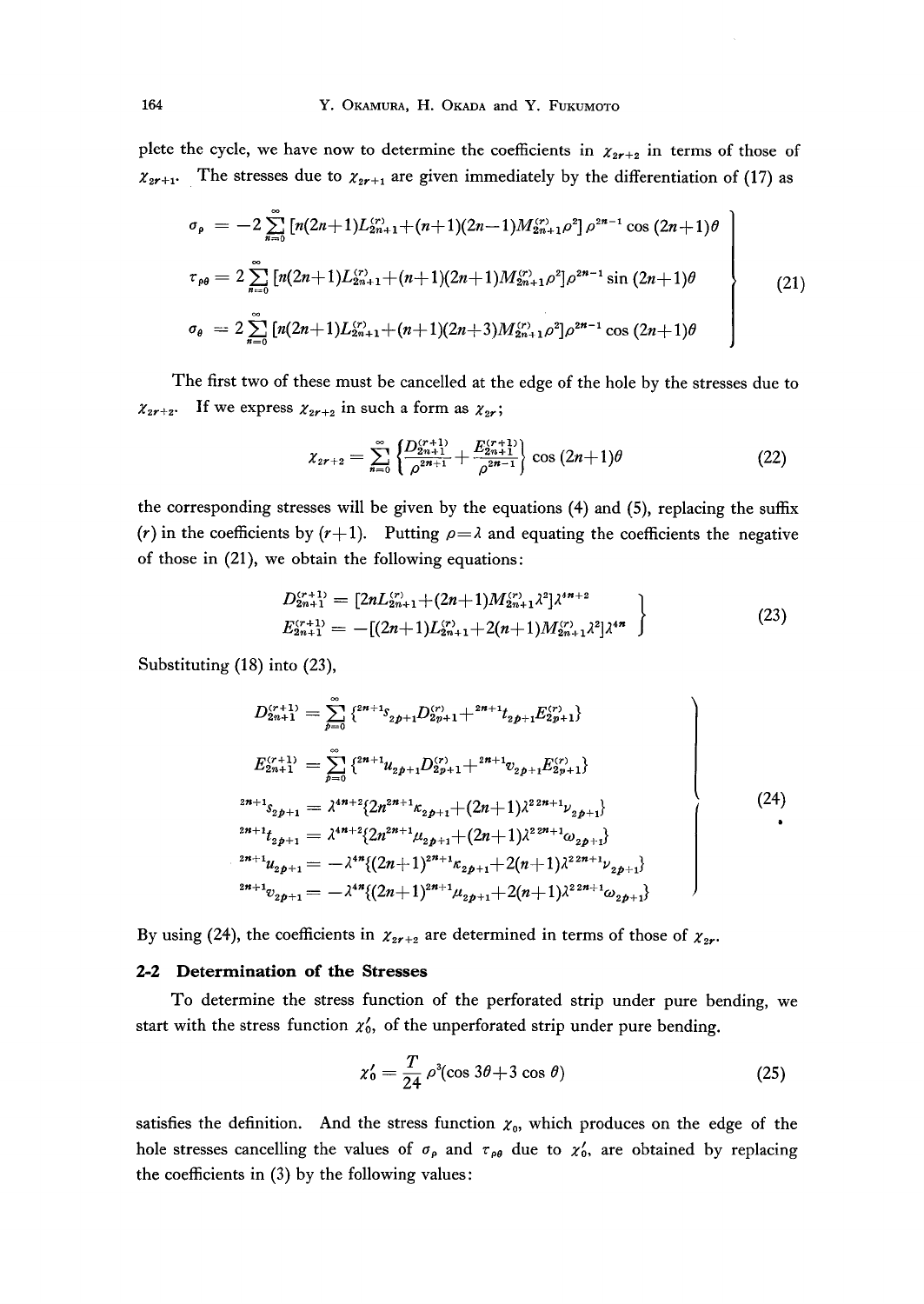The Stress Distribution around a Hole in the Web of a Beam Subjected to Pure Bending 165

$$
D_1^{(0)} = \frac{T}{8} \lambda^4, \quad D_3^{(0)} = \frac{T}{12} \lambda^6, \quad E_3^{(0)} = -\frac{T}{8} \lambda^4
$$
\nand all the other coefficients are zero.

\n
$$
(26)
$$

and all the other coefficients are zero.

Considering (3), (17) and (25), the final value of  $\chi$  is given by

$$
\chi = \frac{T}{24} \rho^3 (\cos 3\theta + 3 \cos \theta) + \frac{T}{24} \lambda^4 \sum_{n=0}^{\infty} \left\{ \frac{d_{2n+1}}{\rho^{2n+1}} + \frac{e_{2n+1}}{\rho^{2n-1}} + l_{2n+1} \rho^{2n+1} + m_{2n+1} \rho^{2n+3} \right\} \cos (2n+1) \theta \tag{27}
$$

where

$$
d_{2n+1} = \frac{24}{T\lambda^4} \sum_{r} D_{2n+1}^{(r)}, \quad e_{2n+1} = \frac{24}{T\lambda^4} \sum_{r} E_{2n+1}^{(r)} \\
 l_{2n+1} = \frac{24}{T\lambda^4} \sum_{r} L_{2n+1}^{(r)}, \quad m_{2n+1} = \frac{24}{T\lambda^4} \sum_{r} M_{2n+1}^{(r)} \n \tag{28}
$$

The coefficients  $d_{2n+1}$  and  $e_{2n+1}$  in (28) are obtained by using (24) and starting with (26). The coefficients  $l_{2n+1}$  and  $m_{2n+1}$  are given by equation

$$
l_{2n+1} = \sum_{p=0}^{\infty} \{^{2n+1} \kappa_{2p+1} d_{2p+1} + ^{2n+1} \mu_{2p+1} e_{2p+1} \}
$$
  
\n
$$
m_{2n+1} = \sum_{p=0}^{\infty} \{^{2n+1} \nu_{2p+1} d_{2p+1} + ^{2n+1} \omega_{2p+1} e_{2p+1} \}
$$
\n
$$
(29)
$$

The equation (29) being obtained by (18) and (28).

The stresses due to  $\chi$  are

$$
\sigma_{\rho} = \frac{T}{4} \rho(\cos \theta - \cos 3\theta) - \frac{T}{12} \lambda^{4} \sum_{n=0}^{\infty} \left\{ \frac{(n+1)(2n+1)d_{2n+1}}{\rho^{2n+3}} + \frac{n(2n+3)e_{2n+1}}{\rho^{2n+1}} + \frac{n(2n+3)e_{2n+1}}{\rho^{2n+1}} \right\} + n(2n+1)l_{2n+1}\rho^{2n-1} + (n+1)(2n-1)m_{2n+1}\rho^{2n+1} \left\{ \cos (2n+1)\theta \right\}
$$
\n
$$
\tau_{\rho\theta} = \frac{T}{4} \rho(\sin 3\theta + \sin \theta) - \frac{T}{12} \lambda^{4} \sum_{n=0}^{\infty} \left\{ \frac{(n+1)(2n+1)d_{2n+1}}{\rho^{2n+3}} + \frac{n(2n+1)e_{2n+1}}{\rho^{2n+1}} - \frac{n(2n+1)e_{2n+1}}{\rho^{2n+1}} \right\} \sin (2n+1)\theta
$$
\n
$$
\sigma_{\theta} = \frac{T}{4} \rho(\cos 3\theta + 3\cos \theta) + \frac{T}{12} \lambda^{4} \sum_{n=0}^{\infty} \left\{ \frac{(n+1)(2n+1)d_{2n+1}\rho^{2n+1}}{\rho^{2n+3}} \right\} \sin (2n-1)e_{2n+1} + n(2n+1)l_{2n+1}\rho^{2n-1} + (n+1)(2n+3)m_{2n+1}\rho^{2n+1} \right\} \cos (2n+1)\theta
$$
\n(30)

The circumferential stress on the edge of the hole is obtained, by putting  $\rho = \lambda$  in the third of the equations (30),

$$
\sigma_{\theta}=\frac{T}{12}\sum_{n=0}^{\infty}S_{2n+1}\cos{(2n+1)\theta}
$$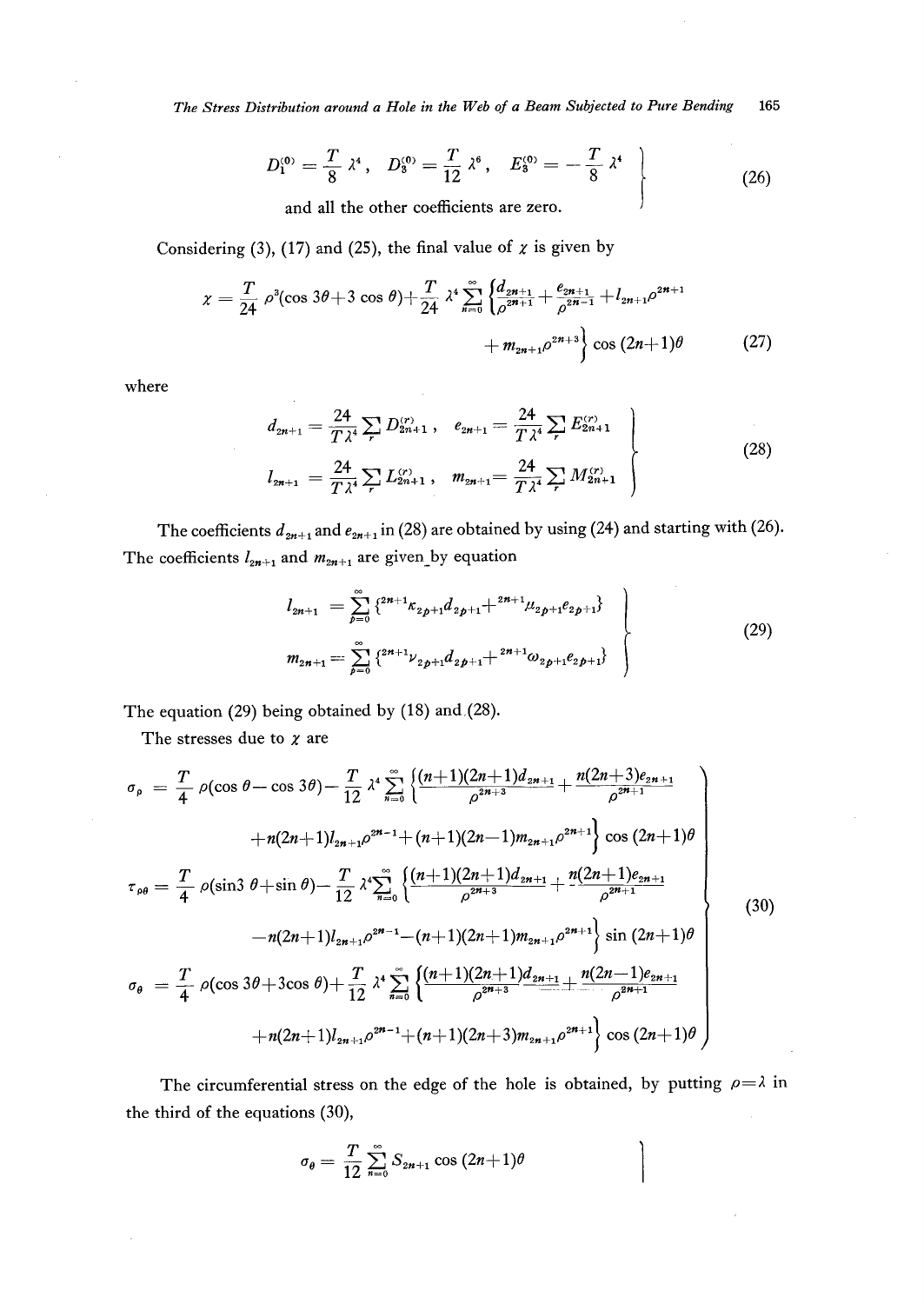where

$$
S_{1} = \lambda \{(9+d_{1})+3m_{1}\lambda^{4}\}\
$$
  
\n
$$
S_{3} = 6d_{3}/\lambda + (3+e_{3})\lambda + 3l_{3}\lambda^{5} + 10m_{3}\lambda^{7}
$$
  
\n
$$
S_{5} = 15d_{5}/\lambda^{3} + 6e_{5}/\lambda + 10l_{5}\lambda^{7} + 21m_{5}\lambda^{9}
$$
  
\n
$$
S_{7} = 28d_{7}/\lambda^{5} + 15e_{7}/\lambda^{3} + 21l_{7}\lambda^{9} + 36m_{7}\lambda^{11}
$$
  
\n
$$
S_{9} = 45d_{9}/\lambda^{7} + 28e_{9}/\lambda^{5} + 36l_{9}\lambda^{11} + 55m_{9}\lambda^{13}
$$
  
\n.................

I

The value of  $\sigma_{\theta}$  is the maximum at  $\theta = 0^{\circ}$  and zero at  $\theta = 90^{\circ}$ .

### 2-3 The values of  $g(u)$  and R

We will determine  $g(u)$  and R for the three typical cases as shown in Fig. 2. It is seen that the boundary conditions in the flange are same as in the previous tension problem<sup>1)</sup>. Therefore the values of  $g(u)$  are the same as these obatined in tension problem.



Fig. 2. Typical structures and these boundary condition.

The values of R are easily obtained by substituting the values of  $g(u)$  into the equation (16). The values of  $g(u)$  and R are written as follows.

[Case-I] H-Beam

$$
g(u) = \frac{1}{(1+j)\bar{\Sigma}} \left[ (u^2b^2+j\bar{s}^2)(1+\nu)+2(j+\bar{c}^2) \right]
$$
  
\n
$$
R = \frac{t_w}{2t_f} \frac{\Sigma'}{\bar{\Sigma}} e^{-2u} \left[ (1+\nu)^2 u^2 b^2 + \frac{(1+\nu)(3-\nu)}{4} (e^{2u}b + e^{-2u}b) + \frac{5-2\nu+\nu^2}{2} \right] + (1-e^{-2u})^2 \right]
$$
  
\n(32)

166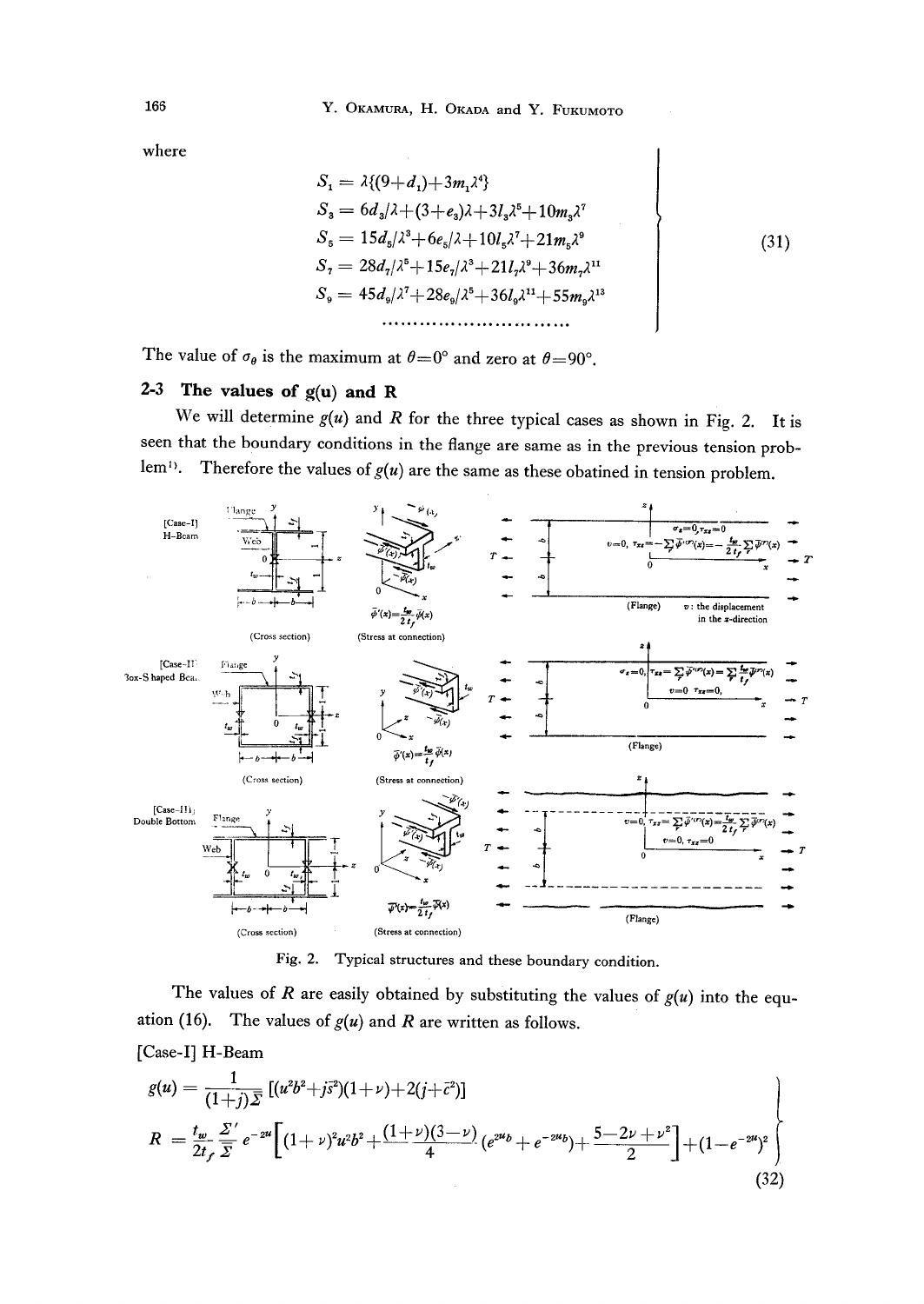where

 $\ddot{\phantom{a}}$ 

 $\bar{\lambda}_{\rm cr}$ 

$$
\begin{aligned}\n\nu &= \text{Poisson's ratio}, & \quad j = (1 - \nu)/(1 + \nu) \\
\overline{\Sigma} &= \sinh 2ub + 2ub, & \quad \overline{s} = \sinh ub, & \quad \overline{c} = \cosh ub\n\end{aligned}\n\tag{33}
$$

[Case-II] Box-Shaped Beam

$$
g(u) = 4 \frac{\bar{c}^2}{\bar{\Sigma}}, \quad R = \frac{t_w}{t_f} \frac{\Sigma'}{\bar{\Sigma}} e^{-2\mu(1-b)} (1 + e^{-2\mu b})^2 + (1 - e^{-2\mu})^2 \tag{34}
$$

[Case-III] Double Bottom

$$
g(u) = \frac{1}{2(1+j)} \frac{(3-\nu)\bar{s}\bar{c} - (1+\nu)ub}{\bar{s}^2}
$$
  
\n
$$
R = \frac{t_w e^{-2u} \Sigma'}{2t_f(1-e^{-2u}b)^2} \left[ \frac{(1+\nu)(3-\nu)}{2} (1-e^{-4u}b) - 2(1+\nu)^2 ube^{-2u}b \right] + (1-e^{-2u})^2
$$
\n(35)

#### The numerical values of the stresses 3.

The numerical calculation has been carried out for  $\nu=0.3$ . As an example, the stress distribution around the hole for the H-beam of  $b=0.5$  and  $t_f/t_w=1$  are shown graphically in Fig. 3, and are compared with those in a perforated strip.



Fig. 3.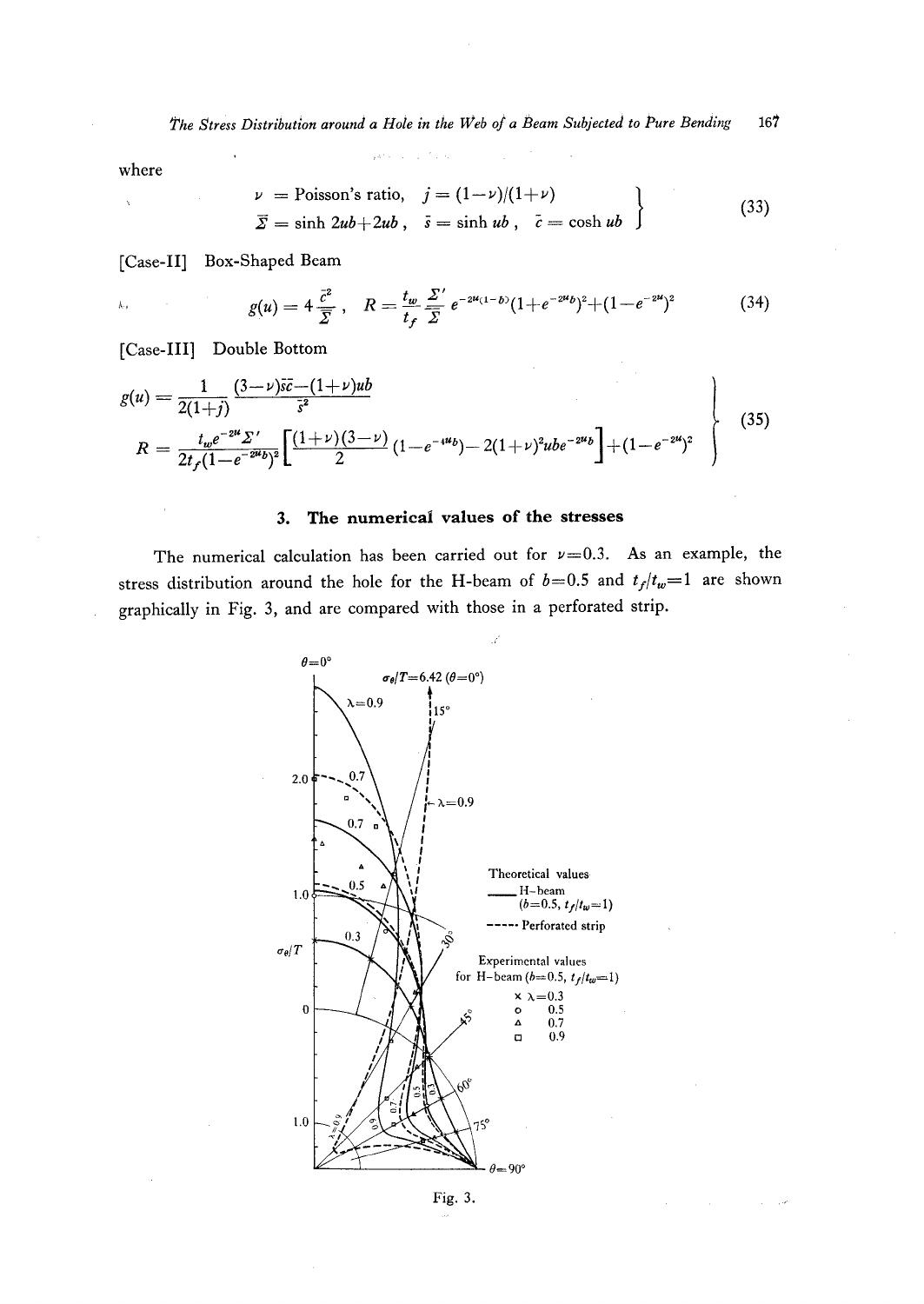The maximum stresses around the hole  $\sigma_{\theta max}$  for three typical types of beams, such as H-beam, box-shaped beam and double bottom, in which the flanges of the same size are attached to one web, are plotted in Fig. 4 versus the value of  $\lambda$ . Solid lines shows



the values of  $\sigma_{\theta max}/T$ . From these, it is seen that the effect of the differences between types of beams on the value of  $\sigma_{\theta max}$  is quite minor. Comparing these  $\sigma_{\theta}/T$ -values with the value for perforated strip (broken line), it is found that the presence of flange makes the value of  $\sigma_{\theta_{\text{max}}}$  decrease, and this effect is remarkable when hole is very large. On the other hand, from comparison between the chain lines in Fig. 4 which show the value



Fig. 5.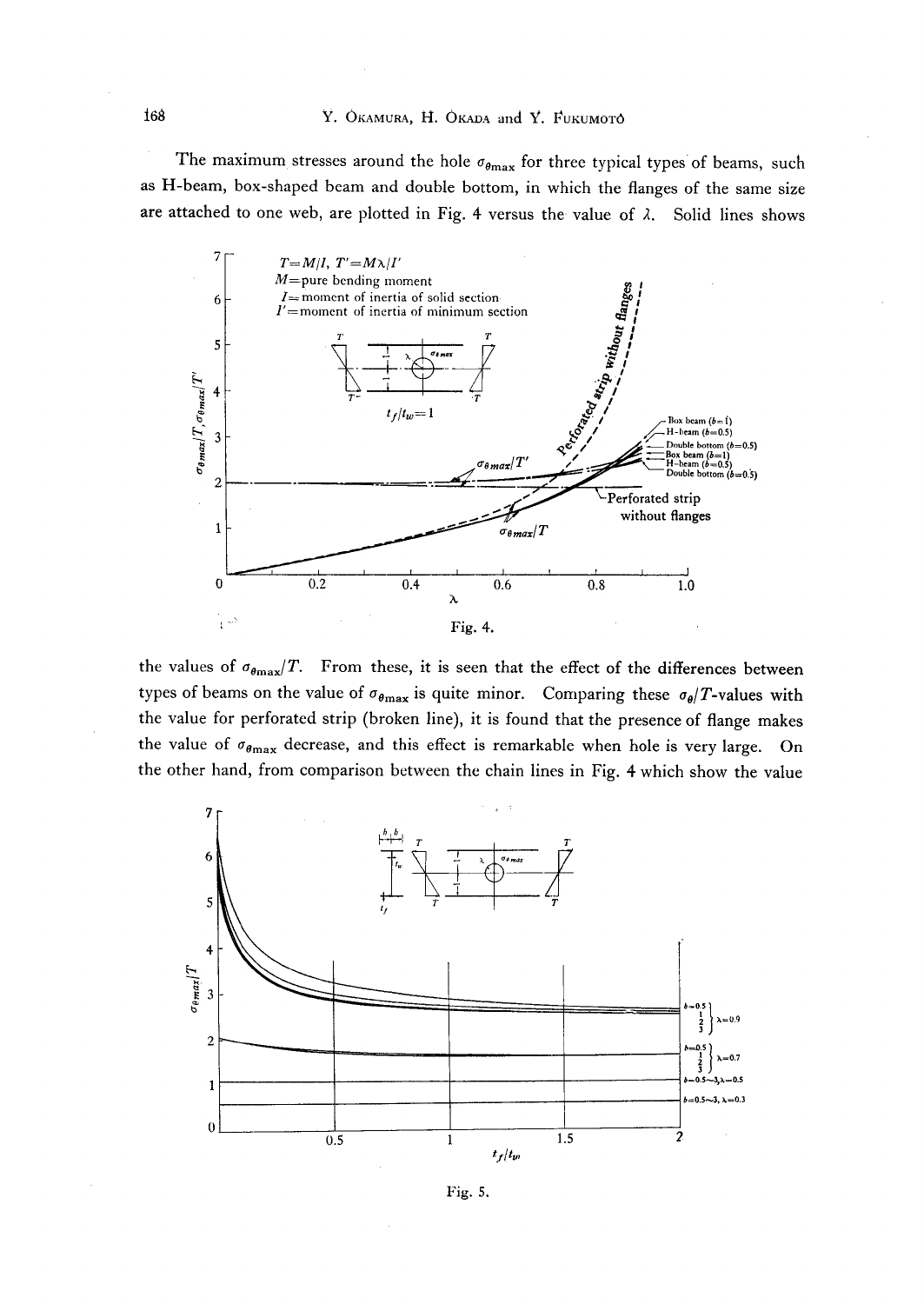of  $\sigma_{\theta}/T'$  (T'=the nominal bending stress at the edge of the hole in the minimum section), it may be said that the effect of the flange on the value of  $\sigma_{\theta max}$  is smaller than the effect of the flange on the nominal bending stress at the edge of the hole in the minimum section.

 To show the effect of flange size on the maximum stress around the hole, the values of  $\sigma_{\theta max}/T$  versus the values of  $t_f/t_w$  for H-beam are shown in Fig. 5. The values of  $\sigma_{\theta_{\text{max}}}$ T decrease as the values of  $t_f/t_w$  increase. The rate of decrease is large in large values of  $\lambda$  and small values of  $t_f/t_w$ , and zero in small values of  $\lambda$  or large values of  $t_f/t_w$ .

The effect of b on  $\sigma_{\theta max}/T$ , being similar to the effect of  $t_f/t_w$  mentioned above, is large in large values of  $\lambda$  and small values of b. The values of  $\sigma_{\theta max}/T$  rapidly decrease to the asymptotic value as the values of  $b$  increase.

#### 4. Experiment

 We made tests with welded steel model of H section. The model is shown in Fig. 6. For the diameter of the hole 30 mm was originally provided; successive machining operations enlarged it in steps of 20 mm to 90 mm. As the depth of web, the distance center to center of flange was used. The Young's modulus and Poisson's ratio of steel were  $2.08 \times 10^4$  Kg/mm<sup>2</sup> and 0.3, respectively. The strains were measured with electric resistance strain gage with the length of 2 mm.

The experimental values of  $\sigma_{\theta}/T$  were plotted in Fig. 3, where T is the nominal bending stress at the mid plane of the flange for the uncut beam. The diagrams offer the close agreement between theory and experiments when hole is small, while when hole